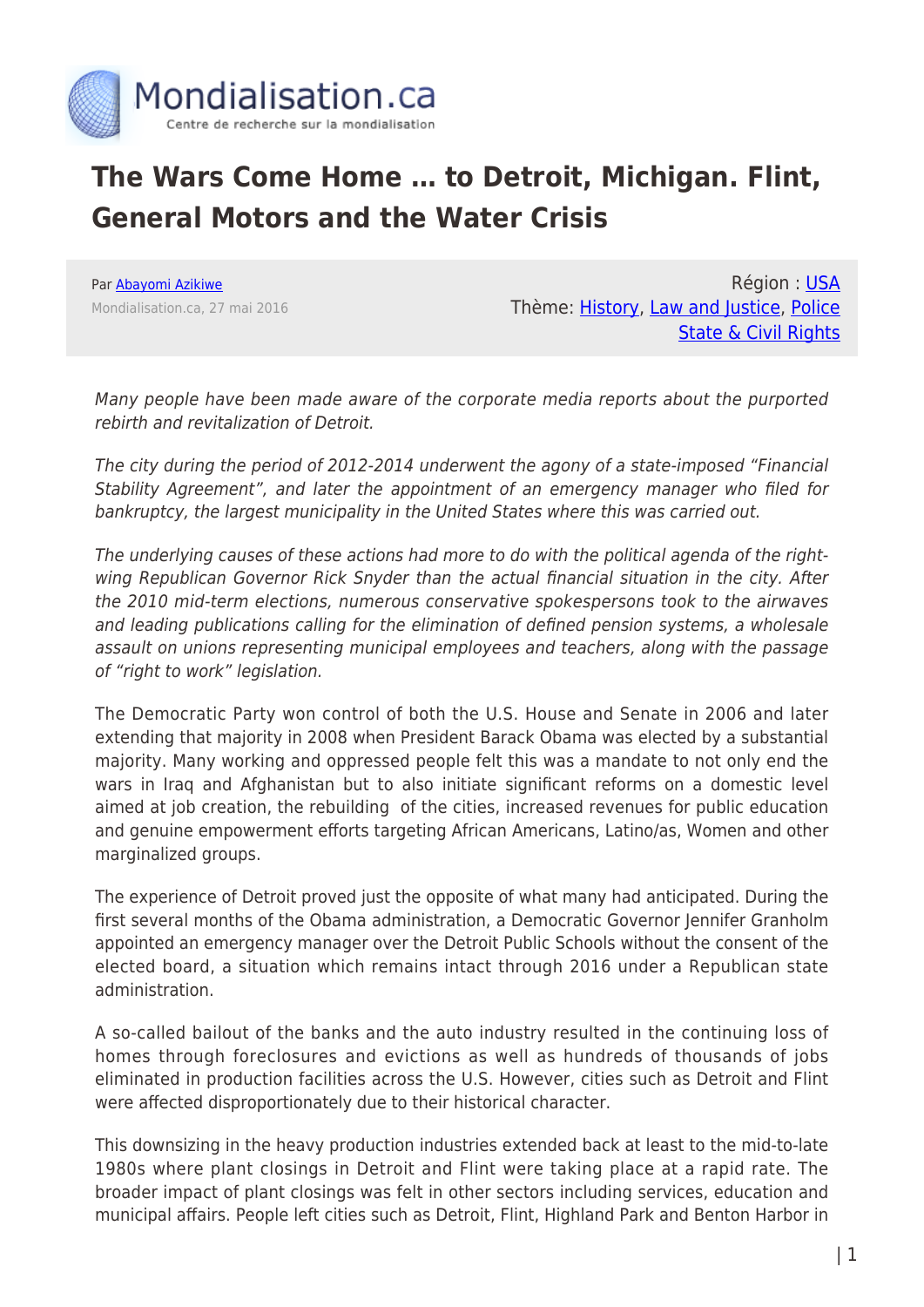search of employment, better schools and public services.

These developments coincided with the election of the first African American mayors and city councils of these cities. White racist media outlets claimed that the economic downturn was closely related to the growth of Black political power.

Flint, General Motors and the Water Crisis

Another major issue involving a majority African American populated city in Michigan is the poisoning of the water system in Flint which was under emergency management in 2014.

Flint like Detroit was victimized by the wave of industrial "restructuring" that was characteristic of the mid-to-late 1980s. General Motors had announced during this period that it would eliminate hundreds of thousands of jobs in order to maintain its profitability and to ensure that it could compete in a changing global market. Since the late 1980s through 2016, the volume of sales in Asia has far outstripped the U.S.

In a similar trend as Detroit, which went from a population of 1.8 million in 1950 to approximately 670,000 in 2016, Flint dropped from a city of nearly 200,000 to one less than 100,000. Today Flint is 65 percent African American where Detroit is said to be 79 percent Black.

After the appointment of an emergency manager over Detroit in early 2013, the stage was set for a "restructuring" of the Detroit Water & Sewerage Department (DWSD). By the spring of 2014, Flint was disconnected from the DWSD creating a new system that drew water from the polluted Flint River. This source had been contaminated for years in part due to the industrial waste from plant closing by General Motors.

Immediately residents of the city began to complain about the foul smelling and discolored water coming out their taps. People were made ill by the water along with their pets.

Nonetheless, the emergency manager Darnell Earley, who was later appointed to head the Detroit Public Schools, working on behalf of Governor Snyder, denied that there was a problem. Officials from the Michigan Department of Environmental Quality (MDEQ) claimed that they were testing the water and the lead and other contamination levels were acceptable for human consumption.

A group of community activists worked tirelessly demanding that the emergency manager, MDEQ and later the Environmental Protection Agency (EPA) take action. All of these entities continued to deny there was a problem until interventions by a pediatrician in the area who wrote reports indicating that children were suffering from lead poisoning as well as scientists from Virginia Technological University whose assessments substantiated these claims.

Children, adults and pets were sickened by the tap water which due to corrosive contaminants that went untreated or not properly treated, caused the old and decaying pipes to leech lead into the system. Many are currently suffering from lead and copper poisoning. There was also an outbreak of Legionnaires disease that many have traced to the problems with the water system.

By late 2015 and early 2016, the state could no longer deny the problem and declared a "water emergency" in Flint eventually leading to the reconnection of the city water supply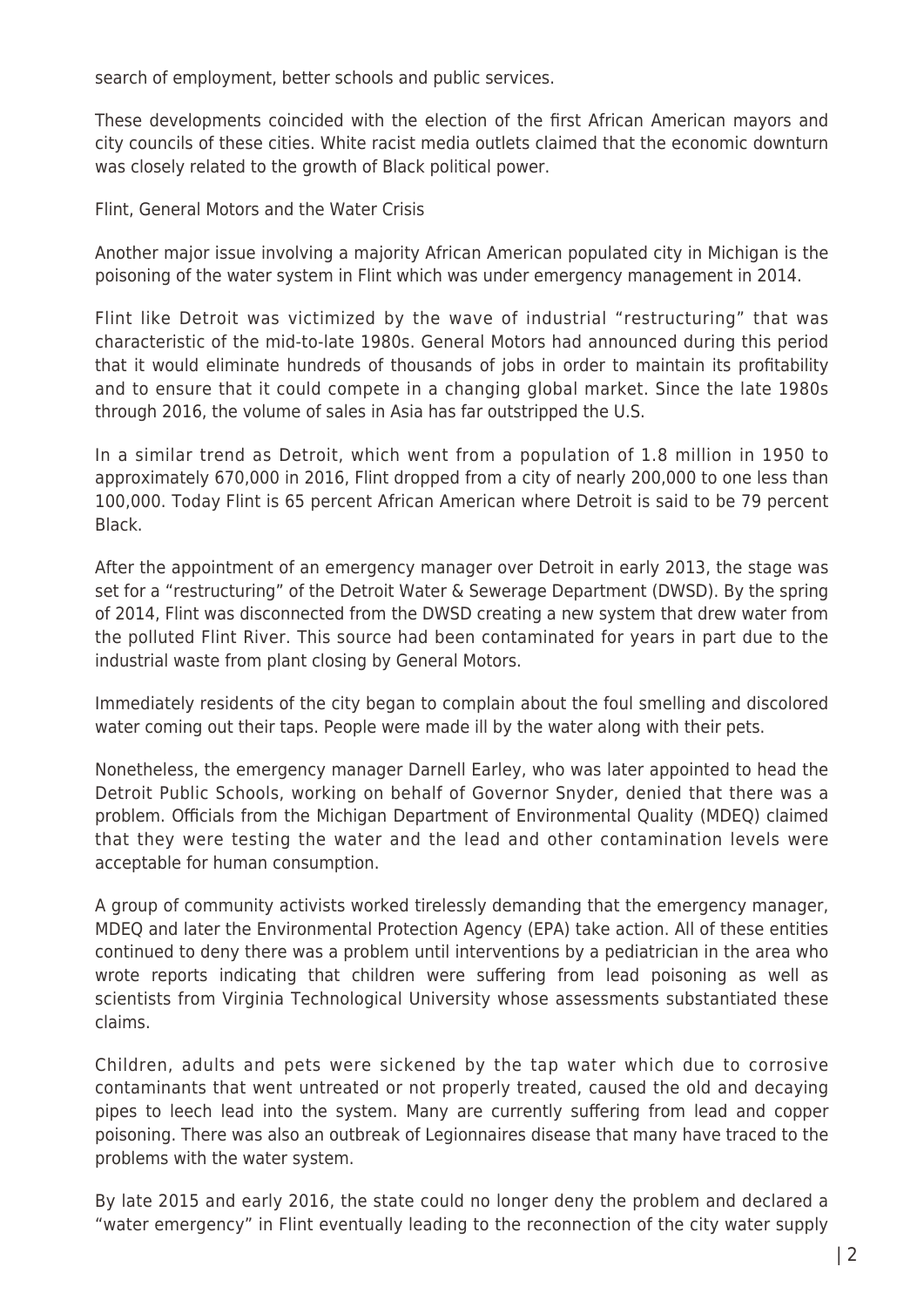back to the DWSD system. Nonetheless, the damage had been done. Lead poisoning in children is irreversible.

Three lower level officials have been indicted in the water crisis. However, the masses are calling for the resignation of and prosecution of Snyder.

Since the Flint crisis, the problems of elevated blood lead levels across the U.S. are being exposed. Therefore, we must salute the people of Flint for making this contribution at great costs to their families and community.

Free Rev. Edward Pinkney: the Benton Harbor Crisis

Finally we must look at the political prosecution of Rev. Edward Pinkney of Berrien County in the southwest region of the state on Lake Michigan. Rev. Pinkney is the leader of the Benton Harbor Black Autonomy Network Community Organization (BANCO). This group has been fighting over a decade against the racist police practices, unjust courts, the privatization of city services, including the theft of land and water resources.

Rev. Pinkney became known nationally after a rebellion in Benton Harbor in June 2013 in response to the death of an African American motorcyclist who was chased by several lawenforcement agencies to his death in a crash. The youth rose up in rebellion for several days, prompting the deployment of the state police.

In later years Rev. Pinkney was unjustly prosecuted in 2006-2007 allegedly for tampering with absentee ballots during a recall election targeting two city commissioners. He was sentenced after two trials, the first ending in a hung jury, to one year of house arrest and four years of probation.

By the end of 2007, after he published a letter quoting the Bible in a Chicago-based publication, a Berrien County judge said it was a threat against his family and sentenced Pinkney to 3-10 years in prison. This conviction was overturned on appeal by the late 2008 after a nationwide defense campaign.

The most recent prosecution of Pinkney was also racially and politically motivated. He was unjustly charged with altering five dates on a recall petition to remove the-then Mayor James Hightower in 2014. There was no material evidence, eyewitnesses or any real motivation cited in the trial. He was tried by an all-white jury, a white prosecutor and judge who allowed his political views to be entered as evidence in the trial.

Pinkney was sentenced to 30-120 months in state prison. He now resides at Marquette correctional facility in northern Michigan, twelve hours from his home and family.

An appeals court hearing was held on May 11 in Grand Rapids. Another motion for bond pending the outcome of the appeal was filed the following week by his lawyer. His supporters are continuing to build a national campaign in his defense. On May 28, a delegation from Detroit will travel to Benton Harbor to join others from around the country to protest the Professional Golf Association (PGA) Senior Tournaments which have been held in Benton Harbor since 2012 on land stolen from the people and privatized.

## Conclusion

These case studies on the plight of African Americans and working class people in general in